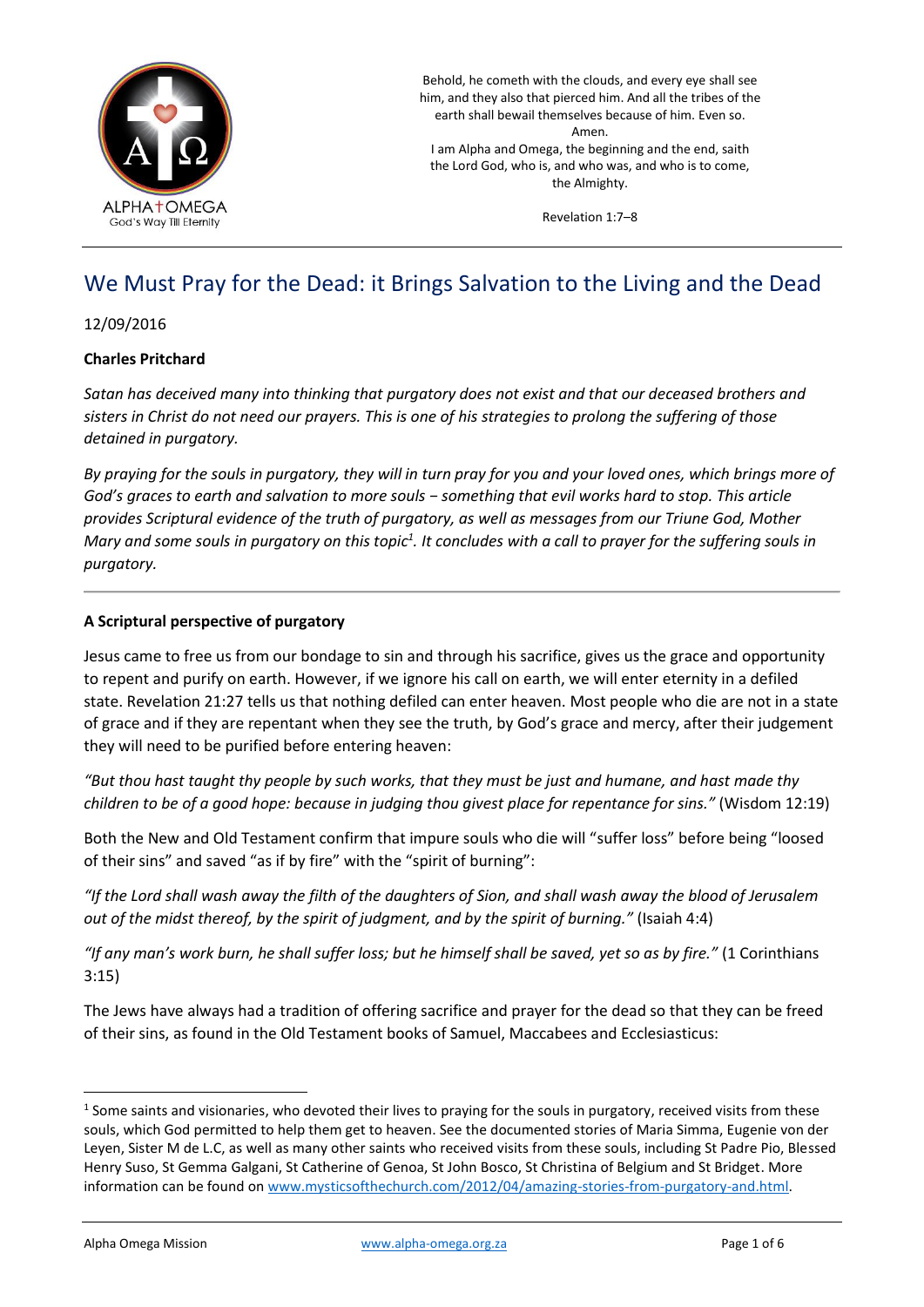*"All the most valiant men arose, and walked all the night, and took the body of Saul, and the bodies of his sons, from the wall of Bethsan: and they came to Jabes Galaad, and burnt them there: And they took their bones and buried them in the wood of Jabes: and fasted seven days."* (1 Samuel 31:12-13)

*"And making a gathering, he sent twelve thousand drachms of silver to Jerusalem for sacrifice to be offered for the sins of the dead, thinking well and religiously concerning the resurrection, (For if he had not hoped that they that were slain should rise again, it would have seemed superfluous and vain to pray for the dead), And because he considered that they who had fallen asleep with godliness, had great grace laid up for them. It is therefore a holy and wholesome thought to pray for the dead, that they may be loosed from sins." (2 Maccabees 12:43–46)*

"*A gift hath grace in the sight of all the living, and restrain not grace from the dead.*" (Ecclesiasticus 7:37)

Praying for the souls in purgatory has also always been a part of the teaching and tradition of the Catholic Church, which was founded by Christ<sup>2</sup>. In the New Testament we see that St Paul prayed for his deceased friend Onesiphorus:

*"The Lord grant unto him to find mercy of the Lord in that day: and in how many things he ministered unto me at Ephesus, thou very well knowest."* (2 Timothy 1:18)

At the Sermon on the Mount, our Lord Jesus spoke of heaven and hell, and also referred to being judged and cast into prison until the last farthing is repaid:

*"… and thou be cast into prison. Amen I say to thee, thou shalt not go out from thence till thou repay the last farthing."* (Matthew 5:25)

In this instance, Jesus was not talking about earthly prison, instead, he was referring to being in the purgatorial prison where we are cleansed, purged, of our sins before entering heaven. After Jesus died, he descended to the dead to those spirits that were in this same prison to preach to them and to release them into heaven:

*"Because Christ also died once for our sins, the just for the unjust: that he might offer us to God, being put to death indeed in the flesh, but enlivened in the spirit, In which also coming he preached to those spirits that were in prison: Which had been some time incredulous, when they waited for the patience of God in the days of Noe, when the ark was a building: wherein a few, that is, eight souls, were saved by water."* (1 Peter 3:18– 20)

These imprisoned spirits were not in hell, but in purgatory, because they had for some time been incredulous, but repented at their death.

# **A perspective of purgatory from souls in purgatory who visited Sister M de L.C.**<sup>3</sup>

A soul in purgatory gives some insights into what to expect in purgatory to Sister M de L.C., and why our earthly crosses must be embraced in love of God:

*"When the soul leaves the body it is as if it were lost in or, if I may say so, surrounded by God. It finds itself in such a bewildering light that in the twinkling of an eye it sees its whole life spread out, and at this sight, it sees what it deserves, and this same light pronounces its sentence. The soul does not see God but is* 

<sup>&</sup>lt;sup>2</sup> In addition to the official teachings of the Catholic Church, archaeological findings confirm that the tombs of early Christians had requests for prayer on behalf of the deceased persons inscribed on them.

<sup>&</sup>lt;sup>3</sup> From An Unpublished Manuscript on Purgatory containing a collection of conversations of a certain Sr. M. de L. C. with a soul in purgatory, which took place in the late 1800s. Her name was kept anonymous in the manuscript to protect the nun's identity because she was still alive when the manuscript was published.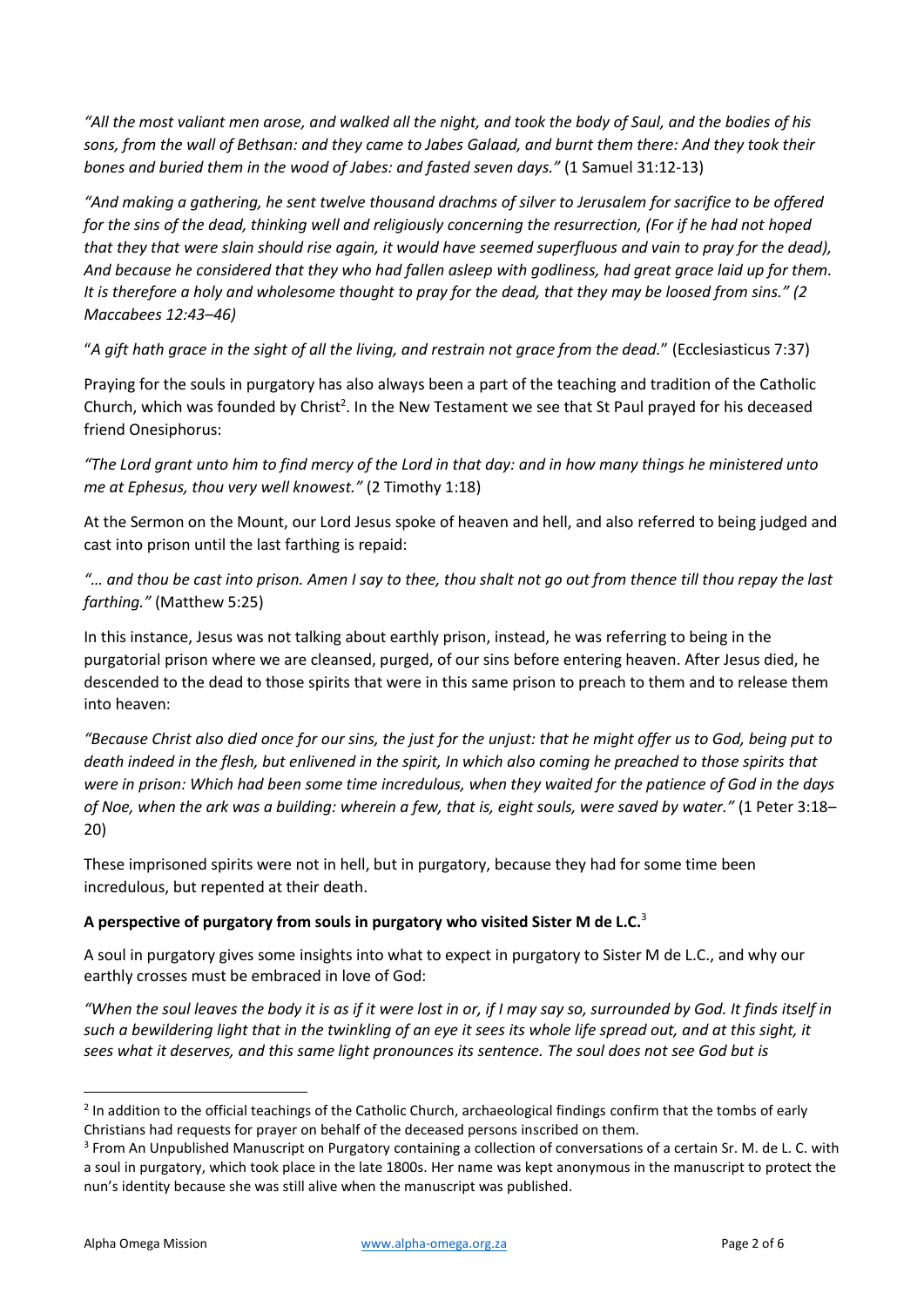*annihilated in his presence. If the soul is guilty as I was and, therefore, deserves to go to purgatory, it is so crushed by the weight of the faults that still remain to be blotted out, that it hurls itself into purgatory.*

*"Each day thousands of souls come to purgatory and most of them remain thirty to forty years<sup>4</sup> , some for longer periods, others for shorter. I tell you all this in terms of earthly calculations because here it is quite different. Oh, if people only knew and understood what purgatory is and what it means to know that we are here through our own fault. I have been here eight years and it seems to me like ten thousand.*

*"The fire of purgatory is a purification prescribed by God's justice and that (fire) of the earth is very mild compared to that of purgatory. It is a shadow compared to the furnace of Divine Justice... Yes, I suffer very much, but my greatest torment is not seeing God. It is a continuous martyrdom. It makes me suffer more than does the fire of purgatory.*

*"Lives lived without love for God will have to be atoned for here in purgatory with intense sufferings. Whilst on earth, they did not profit by the mercy of God, but lived merely for the sake of the body. Now to regain their first splendour, they have to make satisfaction to the last farthing<sup>5</sup> . That is what happens to indifferent souls. For souls of greater guilt, it is far worse. Try to love God now so much that you will not have to come here in order to learn how to love him through sufferings which are without merit. The sufferings and trials on earth are meritorious, therefore, do not lose one of them – but above all, love. Love wipes out many faults and makes one avoid them so as not to give pain to the One we love. That is why a soul that really loves Jesus is constantly on its guard to avoid everything that would grieve his Divine Heart. There are many souls in purgatory depending on you to deliver them from this place of suffering. Pray with all your heart for them. To be a friend of Jesus on earth entails suffering of body and soul. The more he loves a soul, the more he shares with it the sorrow he endured for us. Happy is the soul thus privileged. What an opportunity for merit! That is the short cut to heaven. So do not shun suffering, rather welcome it, since it unites you more intimately with him, whom you truly love. Have I not told you before that love makes everything sweet? Sorrows appear bitter because you do not love enough. The infallible means of arriving quickly at close union with Jesus is love, but love united to suffering. You have had up to this time many crosses and yet you do not love them as Jesus wants you to."* 

Another soul, a nun who died in 1871, gives additional insight to Sister de L.C. $6$ :

*"I can tell you about the different degrees of purgatory because I have passed through them. In the great purgatory there are several stages. In the lowest and most painful, it is like a temporary hell, and here there are the sinners who have committed terrible crimes during life and whose death surprised them in that state. It was almost a miracle that they were saved, and often by the prayers of holy parents or other pious persons. Sometimes they did not even have time to confess their sins and the world thought them lost, but God, whose mercy is infinite, gave them at the moment of death the contrition necessary for their salvation on account of one or more good actions which they performed during life. For such souls, purgatory is terrible. It is a real hell with this difference, that in hell they curse God, whereas we bless him and thank him for having saved us. Next to these come the souls, who though they did not commit great crimes like the others, were indifferent to God. They did not fulfil their Easter duties and were also converted at the point of death. Many were unable to receive Holy Communion. They are in purgatory for the long years of indifference. They suffer unheard of pains and are abandoned either without prayers or if they are said for them, they are not allowed*  to profit by them. There are in this stage of purgatory religious of both sexes, who were tepid, neglectful of *their duties, indifferent towards Jesus, also priests who did not exercise their sacred ministry with the* 

<sup>&</sup>lt;sup>4</sup> Maria Simma (who received similar visits from souls in purgatory) confirmed an average stay of 40 years in purgatory in her book "Get Us Out of Here!", Medjugorje Web (2002).

<sup>5</sup> Recall Matthew 5:25 "… And thou be cast into prison. Amen I say to thee, thou shalt not go out from thence till thou repay the last farthing."

<sup>&</sup>lt;sup>6</sup> For this and other conversations, visit [www.mysticsofthechurch.com/2012/04/amazing-stories-from-purgatory](http://www.mysticsofthechurch.com/2012/04/amazing-stories-from-purgatory-and.html)[and.html](http://www.mysticsofthechurch.com/2012/04/amazing-stories-from-purgatory-and.html)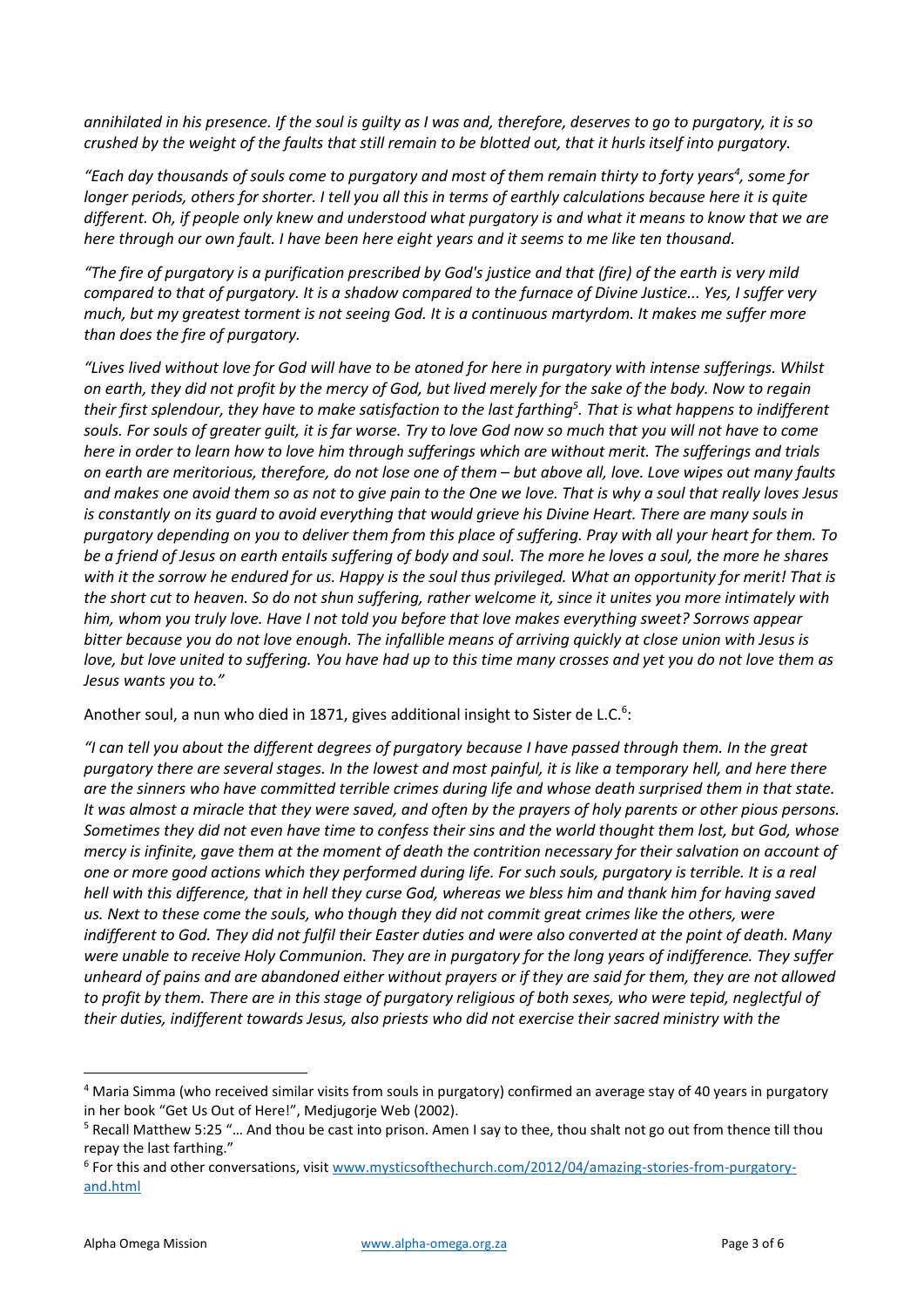*reverence due to the Sovereign Majesty and who did not instil the love of God sufficiently into the souls confided to their care. I was in this stage of purgatory.*

*"In the second purgatory are the souls of those who died with venial sins not fully expiated before death, or with mortal sins that have been forgiven but for which they have not made entire satisfaction to the Divine Justice. In this part of purgatory, there are also different degrees according to the merits of each soul. Thus the purgatory of the consecrated souls or of those who have received more abundant graces, is longer and far more painful than that of ordinary people of the world.*

*"Lastly, there is the purgatory of desire which is called the Threshold. Very few escape this. To avoid it altogether, one must ardently desire heaven and the vision of God. That is rare, rarer than people think, because even pious people are afraid of God and have not, therefore, a sufficiently strong desire of going to Heaven. This purgatory has its very painful martyrdom like the others. The deprivation of the sight of our loving Jesus adds to the intense suffering."* (November, 1873)

According to another soul in purgatory:

*"We are in the state of being unable to satisfy our longings. Oh, what a suffering that is, but we desire it and there is no murmuring against God here. We desire only what God wants. You on earth, however, cannot possibly understand what we have to endure. I am much relieved as I am no longer in the fire. I have now only the insatiable desire to see God, a suffering cruel enough indeed, but I feel that the end of my exile is at hand and that I am soon to leave this place where I long for God with all my heart. I know it well, I feel more at ease, but I cannot tell you the day or the hour of my release. God alone knows that. It may be that I have still many years of longing for heaven. Continue to pray; I will repay you later on, though I do pray a great deal for you now."* (August 1878)

#### **Heaven's call for the souls in purgatory**

Today, Father God and Jesus Christ through Jesus' End of Times Messenger, Fernanda de Sequeira, have given us much insight into purgatory, the importance of praying for the dead and offering Masses up for them. Some of the extracts of these messages are included here<sup>7</sup>:

*"My little one, I have told you before: Holy Mass is very essential as my people come to eternal life. The souls in purgatory and the most abandoned ones for whom no one is praying: these souls are in anguish to contact their loved ones, asking them to release them from purgatory. The souls of purgatory are thirsty for their salvation to come to heaven. It is very painful to see the many souls waiting for a prayer to bring them closer to heaven. Gregorian Masses are a very powerful weapon for the souls as they come to eternal life. Very few of my people remember to offer this Mass for their loved ones. You can offer for any person: it need not be for your loved ones. If my people can offer this Mass for anyone, it is an act of love; pray the Rosary for the souls of their loved ones and family, for the souls of purgatory and the most abandoned ones.*

*"When my people are judged in front of my throne it is a very painful time for my Son Jesus Christ, for us here in heaven. When they are condemned for eternal life in damnation of sins, very little help comes to save their*  souls. My Son Jesus' Sacred Heart bleeds for the salvation of all of his children, seeing them being condemned *for all eternity, until my Son Jesus' Second Coming, to judge the living and the dead.*

*"I repeat: offer Holy Masses and pray Rosaries, Divine Mercy Chaplets, other prayers for the souls of purgatory and the prayers given to you to pray for the souls of purgatory. Pray, pray. These souls cannot pray* 

<sup>&</sup>lt;sup>7</sup> See "Father God Explains the Souls in Purgatory Anguish to Contact their Loved Ones and What They Need from Earth [to Be Released into Heaven](http://www.alpha-omega.org.za/DirectoryDisplay/ResourceItem.aspx?ResourceListingId=4448)" (08/03/2016), "[2016 Easter Sunday Message of New Life and the Releasing Souls from](http://www.alpha-omega.org.za/DirectoryDisplay/ResourceItem.aspx?ResourceListingId=4274)  [Purgatory](http://www.alpha-omega.org.za/DirectoryDisplay/ResourceItem.aspx?ResourceListingId=4274)" (27/03/2016), "[Jesus Explains what Happens when We Die and Are Judged, what Purgatory Is and the](http://www.alpha-omega.org.za/DirectoryDisplay/ResourceItem.aspx?ResourceListingId=4473)  [Graces that Praying for the Dead Bring](http://www.alpha-omega.org.za/DirectoryDisplay/ResourceItem.aspx?ResourceListingId=4473)" (17/03/2012) and ["Many Ignore Jesus' Teachings and Enter Eternity with Dark](http://www.alpha-omega.org.za/DirectoryDisplay/ResourceItem.aspx?ResourceListingId=3555)  [Sins, Committing Themselves to Terrible Suffering in Purgatory and Hell](http://www.alpha-omega.org.za/DirectoryDisplay/ResourceItem.aspx?ResourceListingId=3555)" (23/05/2011) in "Conversations" on [www.alpha-omega.org.za](http://www.alpha-omega.org.za/)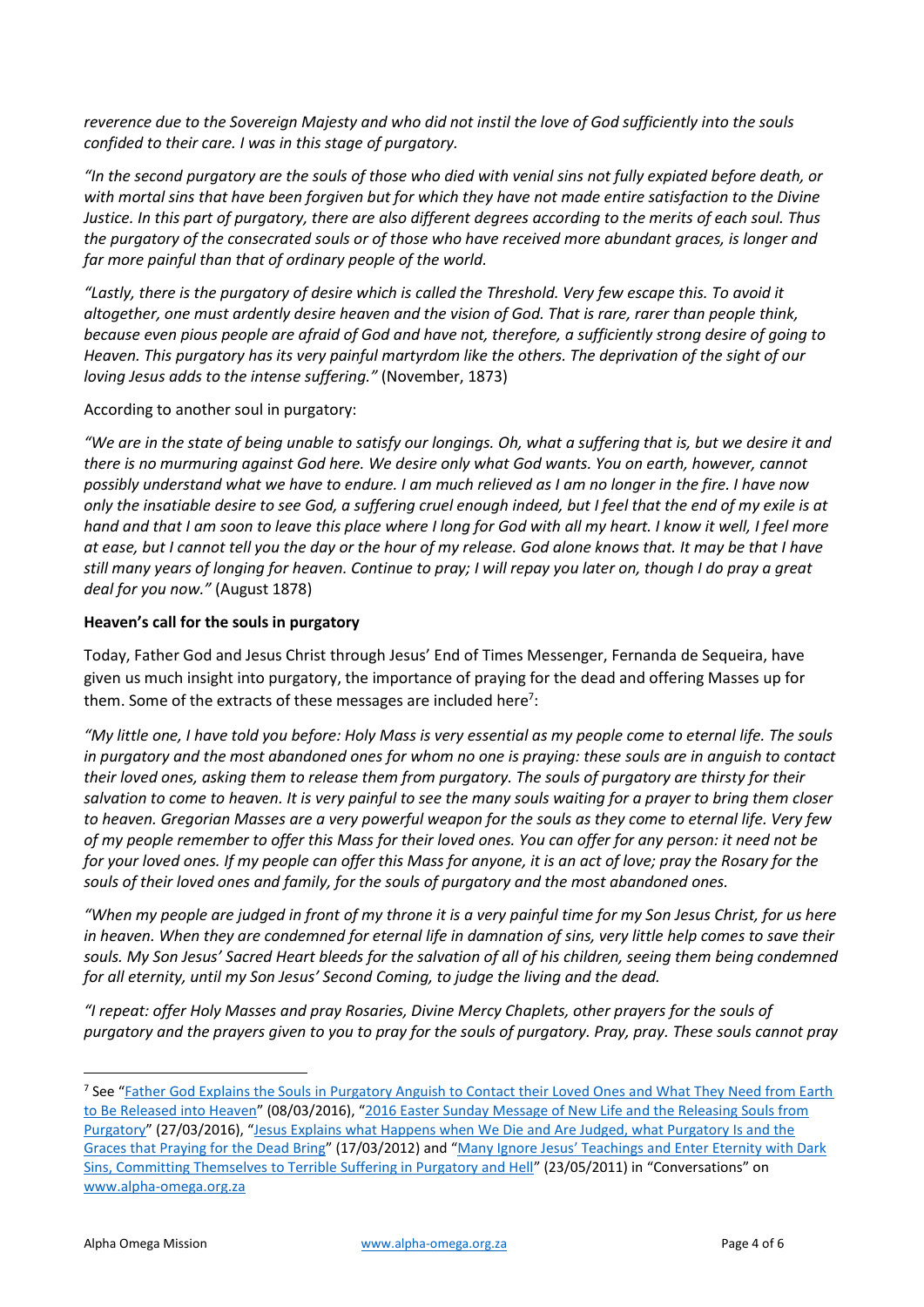*for themselves but they can pray for you, for your intentions on earth. When these souls reach heaven, they won't stop praying for you.*

*"My little Petal, the souls of purgatory (and the most abandoned ones) desire to be purified, and then they can see the Face of God, their Creator. This is the purification that my people encounter in eternity.*

*"My people must amend their sins, lead a plain, steadfast and faithful life. They must repent before it is too late because they don't know the time, the hour, of their last breath on earth. My people live their earthly lives enjoying themselves: richness and status are their priorities. Oh, they forget the most essential thing on earth is to pray for their salvation, to offer Masses to be said for them while they are alive − this Holy Mass is more powerful for them than the ones said after their death.*

*"My children, listen to my solemn words. Assist my Son Jesus in Holy Mass, attentively read the Holy Bible, fasting is essential and so is Mass for you while on this earth. Don't let yourself be in purgatory or in damnation of sin in hell for all eternity. Take care of your soul as you take care of your daily food, drink or other enjoyment."* (Father God, 08/03/2016)

*"My child, I, your Jesus, I want to convey to you, to ask you to pray the prayer request given to you for the souls in purgatory. That prayer will save 1,000 souls every time you or my children recite it. Do not forget or neglect this prayer request for your deceased family and friends. Those prayers have been given to you from me and my Father to save them. My child, help these souls to be saved... My Petal, pray always for these souls. You can ask them to intercede for you or for some petition. They will intercede to us in heaven. Know that these souls cannot pray for themselves but they can pray or intercede to you for anything that you ask of them. Relay and explain this to my children."* (Jesus Christ, 12/03/2012)

*"It is very painful when my children come to eternal life with all of these sins in their dark hearts. Oh, the purification in eternal life is very painful to watch my children suffer. Oh, that is why I ask to pray for the souls in purgatory, the souls in waiting of their salvation. Oh, my Son and I suffer to see our children going through this kind of suffering. Oh, if only my children would listen and pay attention to all of my Son's commandments and teachings."* (Mother Mary, 23/05/2011)

*"My child, I, your Mother Mary, I confide this to you, for you to transmit to my children: on Good Friday and this Easter Sunday, I, your Mother, Star of the Sea, went to the entrance of purgatory with St Michael to set free many souls who were awaiting their release into heaven. Oh, there are so many souls thirsting to see the face of God. Many of these souls were released because of my children on earth praying for them and for the most abandoned ones that no one prays for. Oh, it was so beautiful to see these souls go up to heaven. If only my children on earth would see how grateful these souls are for your prayers, then you, my children, would turn more to prayer for these souls. Oh, the souls of purgatory, they are waiting and thirsting for your prayers. My children, pray for them. These souls in turn will pray and intercede for you, your loved ones and your family. Do not neglect the souls in purgatory. Remember, amongst these souls are many of your loved ones and family, who are waiting for you to remember them in your prayers. You, my children, are their hope in helping them to be released on these special days, or any time of the year."* (Mother Mary, 27/03/2016)

According to Maria Simma, who devoted most of her life to praying for the souls in purgatory and who received many visits from them, the biggest complaint from the souls in purgatory is that their family members abandon them and don't pray for them<sup>8</sup>. We must therefore encourage everyone to pray for the dead, in particular for the most abandoned souls in purgatory for whom no one is praying. Parents should teach their children to do the same: they may just need their prayers in eternity one day.

# **Offering up graces for the dead**

<sup>8</sup> See *"Get Us Out of Here!"* by Maria Simma, Medjugorje Web (2002), in which Maria Simma speaks with Nicky Eltz.